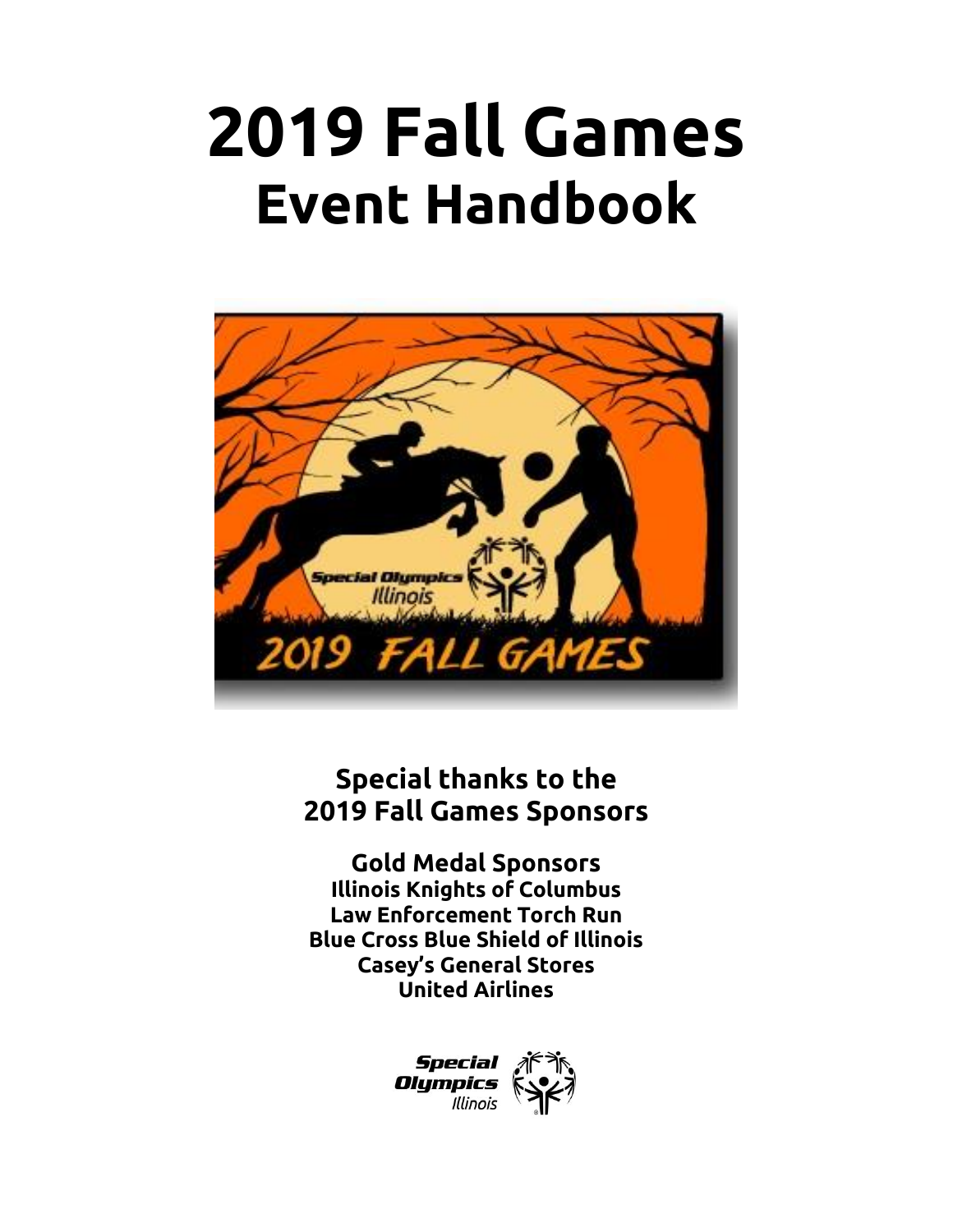#### **2019 Fall Games Contact Telephone Numbers**

| <b>Equestrian Tournament Central</b> | 309-825-9747 |
|--------------------------------------|--------------|
| <b>Volleyball Tournament Central</b> | 847-845-6481 |
| Fire / Police - Emergency            | 911          |
| Rockford Memorial Hospital           | 815-971-5000 |
| OSF St. Anthony Hospital             | 815-227-2273 |
| Swedish American Hospital            | 815-968-4400 |
| Lifeline Ambulance Service           | 815-877-4177 |
| Fire Department - Non-emergency      | 815-987-5645 |
| Police Department - Non-emergency    | 815-987-5800 |
| Harlem High School                   | 815-654-4511 |
| Bergmann Centre                      | 815-765-2113 |

#### **Text Alerts & Event Status Updates**

Please sign up for the text alert. This alert will send you any last minute changes in the Fall Games schedule. To register, please text "FallGames" to the number 844-393-0980.

In case of inclement weather, check the website at [www.soill.org](http://www.soill.org/) for schedule changes or cancellations.

<https://www.soill.org/event/fall-games/>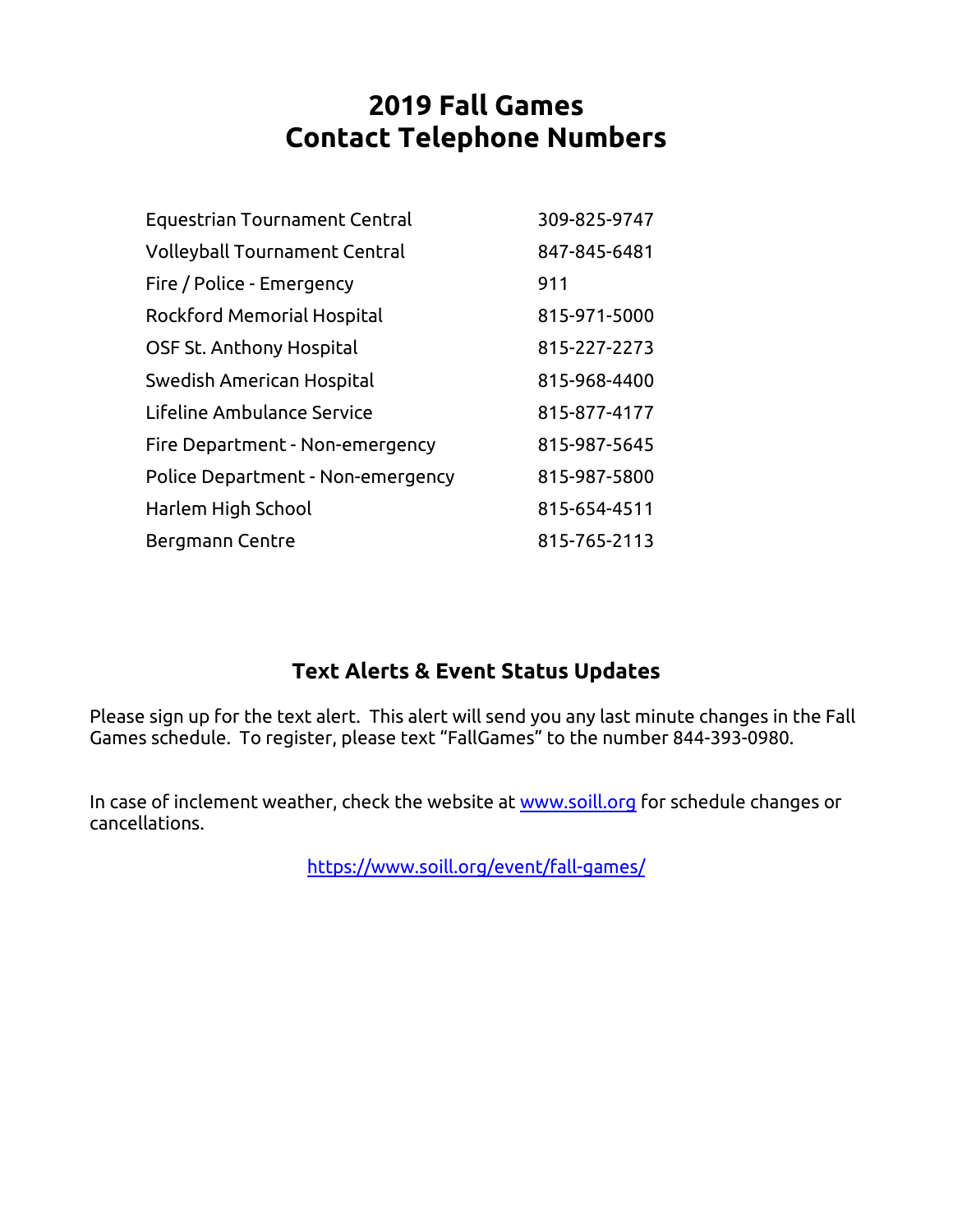Hello,

Congratulations and welcome to the 2019 Special Olympics Illinois Fall Games!

This Event Handbook is designed to answer as many of your questions as possible and make your trip to the tournament an enjoyable experience. Instructions for registration, meals, Opening Ceremony, medical assistance, a tentative schedule of events and other general information are contained in this handbook. Please make sure to read the handbook carefully since there have been changes made from last year.

During the tournament, please take time to thank the many volunteers who make this competition the success that it is. Also, take a moment to thank the staff at Harlem High School and BraveHearts at the Bergmann Centre for being a part of the Special Olympics Illinois Fall Games.

Good luck,

Brianna Beers Nate Henry

 $N_{\text{st}}$  Hay

Director of State Championships Director of State Championships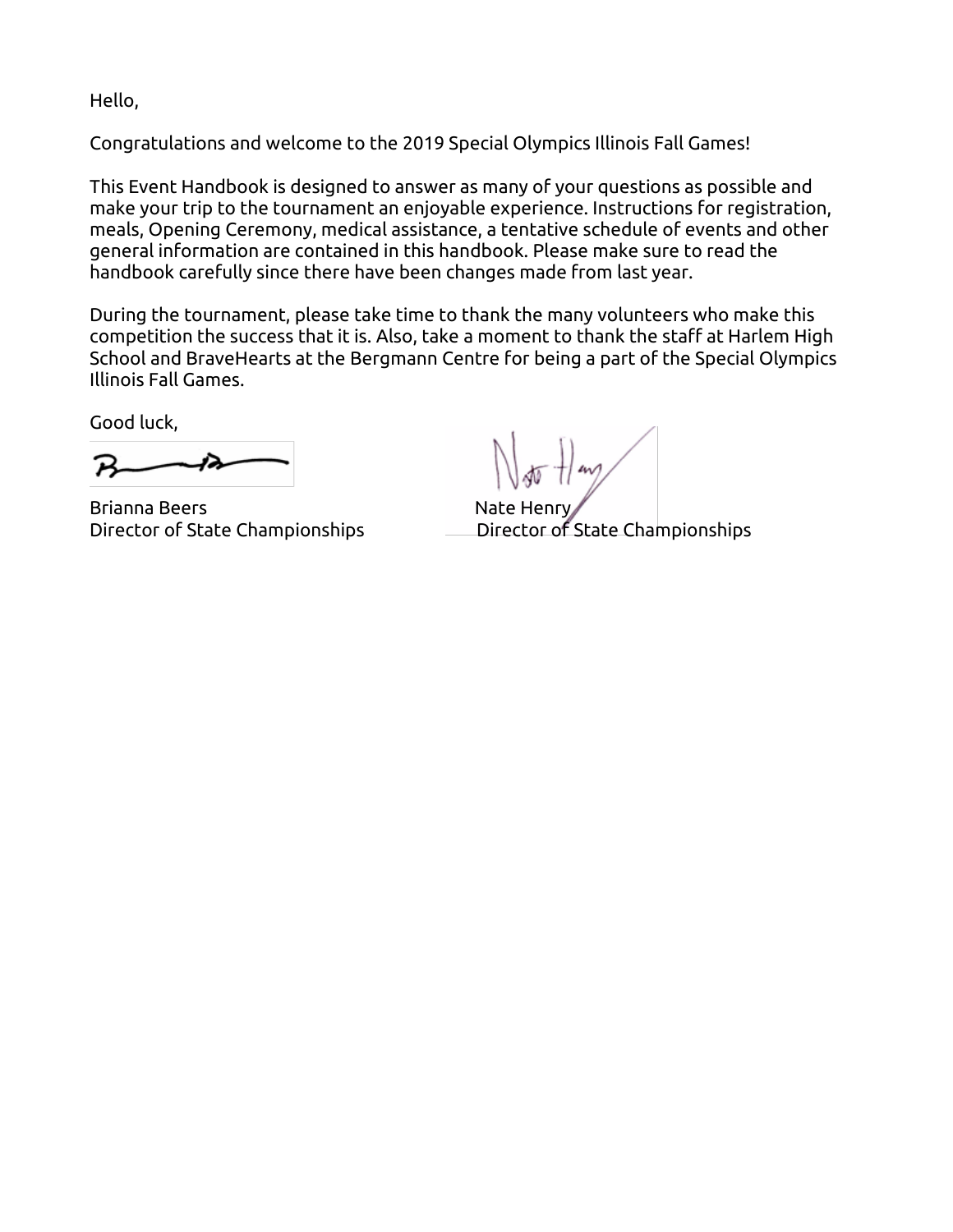#### 2019 Fall Games Event Handbook **Table of Contents**

|               | <b>Competition Information</b> |
|---------------|--------------------------------|
|               |                                |
|               |                                |
|               |                                |
|               |                                |
|               |                                |
|               |                                |
|               |                                |
|               |                                |
|               |                                |
|               |                                |
|               |                                |
|               |                                |
|               |                                |
|               |                                |
|               |                                |
|               | Activities/Entertainment       |
|               |                                |
|               |                                |
|               |                                |
|               |                                |
|               | <b>Families/Guests</b>         |
|               |                                |
|               |                                |
| <b>Safety</b> |                                |
|               |                                |
|               |                                |
| <b>Maps</b>   |                                |
|               |                                |
|               |                                |
|               |                                |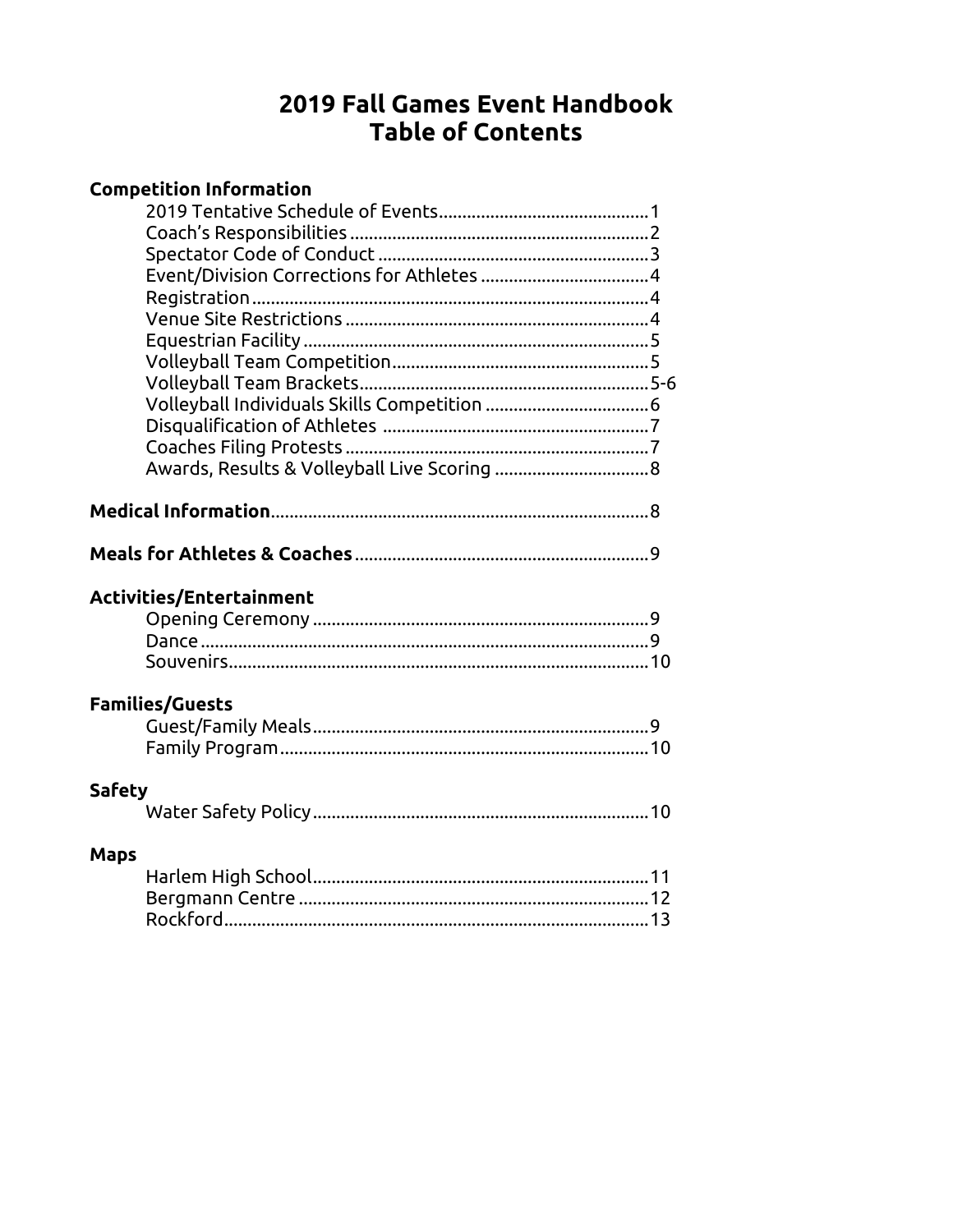

#### **Tentative Schedule of Events 2019 Special Olympics Illinois Fall Games**



#### **Friday, October 25, 2019**

| $6:00 \text{pm} - 6:30 \text{pm}$ | Equestrian Coaches Meeting (Bergmann Centre) |
|-----------------------------------|----------------------------------------------|
| $6:30$ pm - 7:00pm                | Equestrian Registration (Bergmann Centre)    |

#### **Saturday, October 26, 2019**

| $5:30$ am – 7:30am                | Equestrian Warm Up at Bergmann Centre                   |
|-----------------------------------|---------------------------------------------------------|
| 7:30am - 1:30pm                   | Family Hospitality Center Open (Bergmann Centre)        |
| $8:00$ am - 11:00am               | Volleyball Registration (Harlem High School)            |
| $8:00$ am - $4:00$ pm             | Equestrian Competition                                  |
| $8:00am - 2:00pm$                 | Souvenir Sales at Equestrian (SATURDAY ONLY)            |
| $8:00$ am - $3:00$ pm             | Family Hospitality Center Open (Harlem High School)     |
| $8:00$ am - $3:00$ pm             | Souvenir Sales at Volleyball (SATURDAY ONLY)            |
| $9:00$ am - 1:00pm                | Volleyball Individual Skills Competition (Courts 5 & 6) |
| $9:00$ am - $4:00$ pm             | <b>Volleyball Game Play</b>                             |
| 11:00am - 1:30pm                  | Lunch (Volleyball – Harlem High School)                 |
| 11:30am - 1:30pm                  | Lunch (Equestrian – Bergmann Centre)                    |
| $5:00 \text{pm} - 6:00 \text{pm}$ | Dinner (Harlem High School)                             |
| $6:00 \text{pm} - 6:30 \text{pm}$ | Seating for Opening Ceremony                            |
| $6:30$ pm - 7:00pm                | Opening Ceremony (Harlem High School)                   |
| 7:00pm - 8:30pm                   | Family Dessert Reception (Harlem High School)           |
| 7:00pm - 8:30pm                   | Dance                                                   |
|                                   |                                                         |

#### **Sunday, October 27, 2019**

| Equestrian Warm Up at Bergmann Centre               |
|-----------------------------------------------------|
| Family Hospitality Center Open (Bergmann Centre)    |
| <b>Equestrian Competition</b>                       |
| Family Hospitality Center Open (Harlem High School) |
| <b>Volleyball Game Play</b>                         |
| Lunch (Volleyball-Harlem High School)               |
| Lunch (Equestrian-Bergmann Centre)                  |
|                                                     |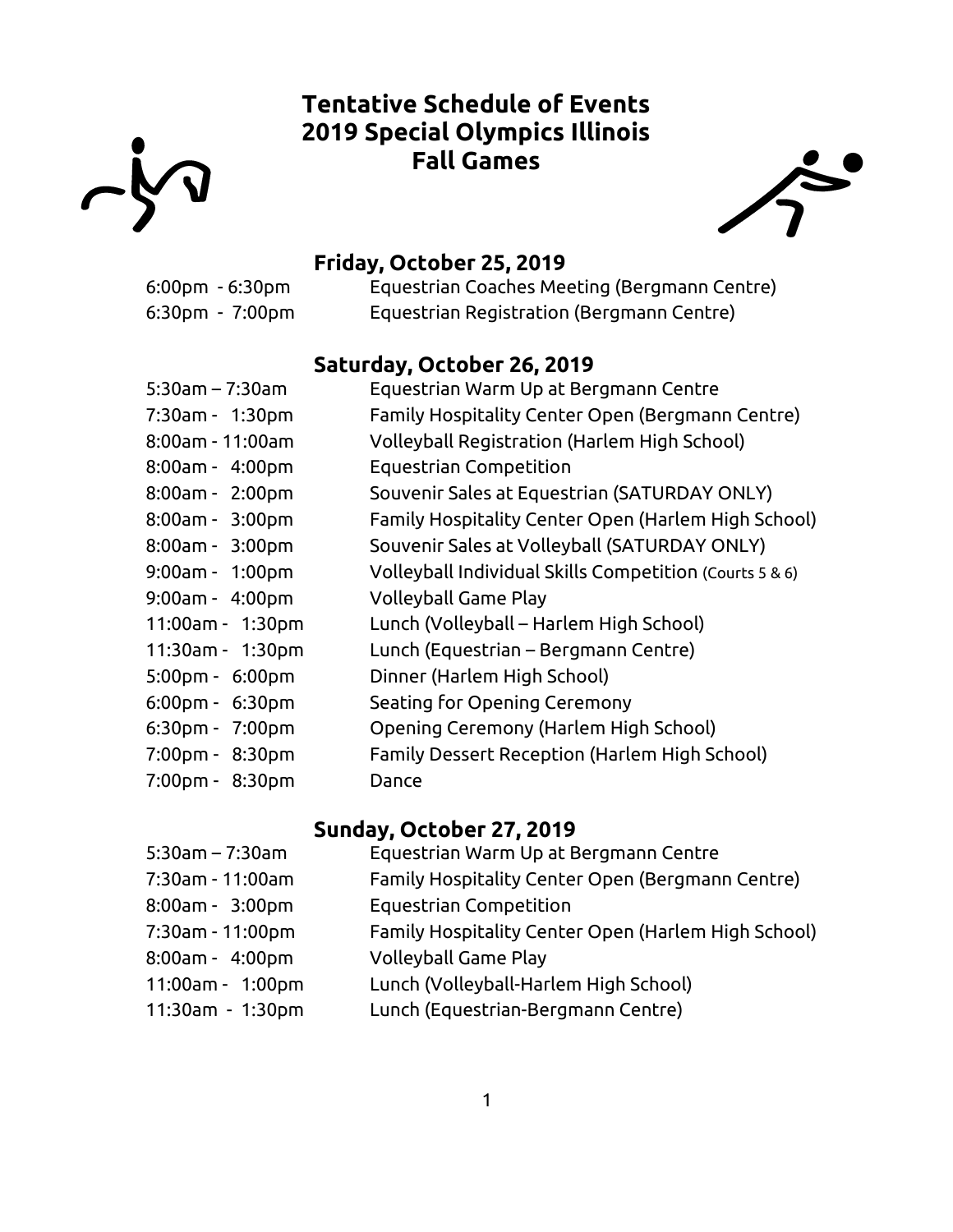#### **Coach's Responsibilities for the Games**

It is important that coaches are adequately prepared to supervise their athletes for an extended period of time.

- 1. The coach is responsible for the athletes 24 hours a day. It is up to the coach to ensure the athletes' physical and emotional needs are met during the tournament.
	- a. Be sure athletes are properly warmed up prior to competition.
	- b. Make sure needed first aid is administered promptly. Bring a first aid kit if possible to deal with minor problems not needing professional attention.
	- c. Be sure athletes get adequate rest.
	- d. Make sure athletes eat properly and avoid overeating or missing meals. NOTE: If an athlete requires a special diet, it is the responsibility of the coach to provide for the athlete's needs. For special diets, bring a cooler with all the proper foods and snacks for athletes who need to eat at a specific time.
- 2. Each coach should be aware of the athlete's possessions. Check for lost items at Tournament Central.
- 3. The coach is expected to be totally familiar with the medical conditions, precautions and medication requirements of the athletes. It is the coach's responsibility to administer medication. Knowledge of the medication regimen (what, how much and when) is essential.
- 4. The coach is required to carry a copy of the valid Application for Participation for each athlete at all times.
- 5. The coach must be totally familiar with all schedules. Make sure that the athletes are on time for their games or events so they do not miss the opportunity to compete.
- 6. The coach is expected to be familiar with sports rules.
- 7. NO ALCOHOLIC BEVERAGES ARE ALLOWED. Agencies breaking alcohol use rules will be disciplined by Special Olympics Illinois.
- 8. SMOKING IS NOT PERMITTED AT THE VENUE SITES. Smoking is not permitted on school property.
- 9. Communicate with families of the athletes. Inform them of the upcoming tournament and encourage them to attend the Special Olympics Illinois Fall Games.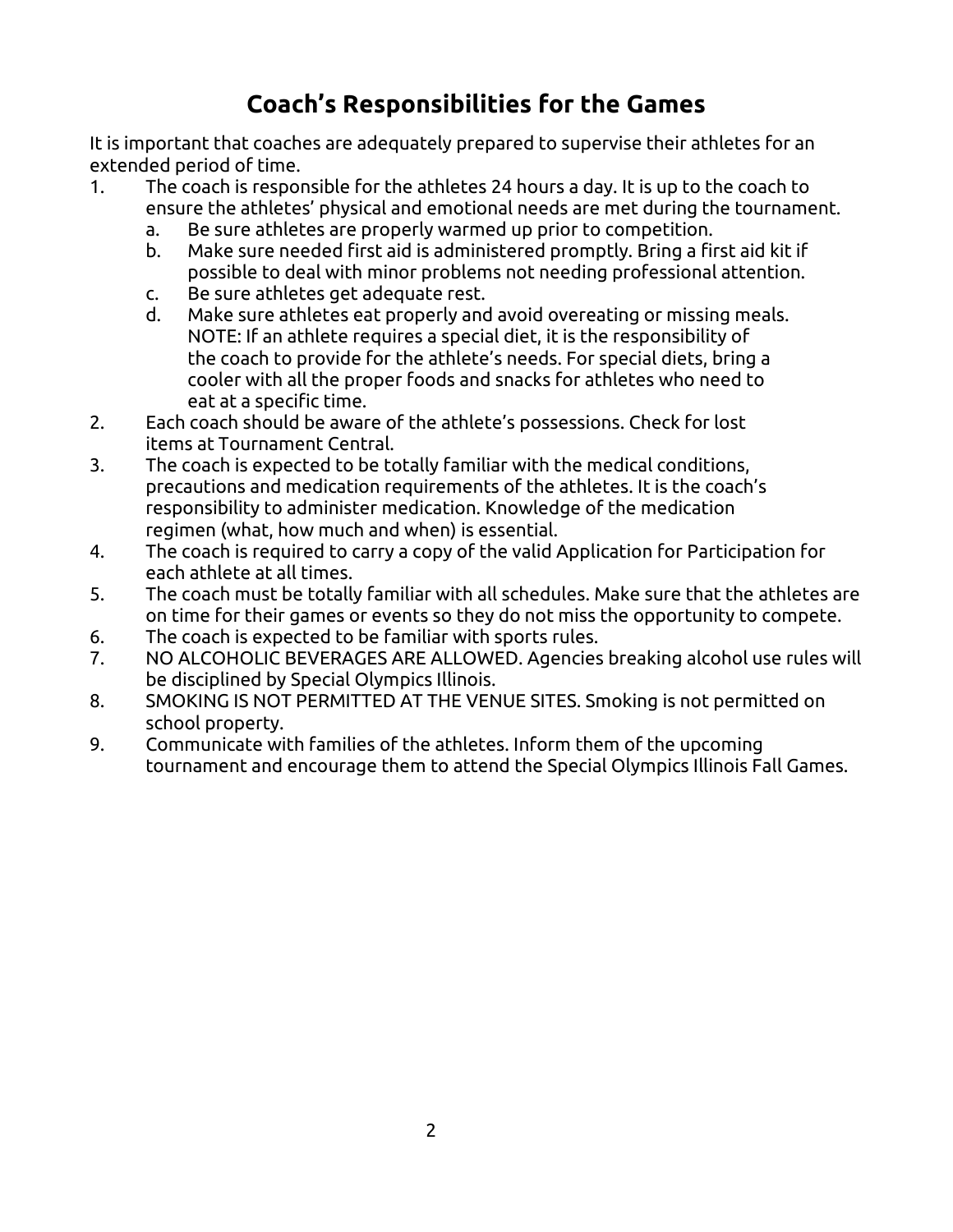#### **Spectator Code of Conduct**

As fans (family, friends and supporters) of Special Olympics athletes, it is expected that everyone will play a positive role at Special Olympics Illinois events by following these codes for conduct:

- 1. Refrain from using abusive or offensive language towards anyone: officials, coaches, opponents and fellow spectators.
- 2. Remember that athletes are amateur athletes and the coaches and officials are volunteers.
- 3. An understanding of the rules may lead to a more positive experience at the event. All Special Olympics Illinois sports follow the designated National Governing Body (NGB) rules and any exceptions or modifications to those rules are included in the Special Olympics Illinois Rules Interpretations for the sport. A list of the designated NGB rules and the Rules Interpretations can be found at [www.soill.org](http://www.soill.org/) in the coach section.
- 4. Keep in mind the Special Olympics oath and remember that winning is not the emphasis of Special Olympics competition.
- 5. Coaches should be the ones to do the coaching. Please refrain from shouting instructions to athletes.
- 6. Spectators and fans are prohibited in the competition areas. Only registered coaches, athletes and officials should be in the playing area.
- 7. ALL CHEERS should be positive and display good sportsmanship. Derogatory comments directed to players, coaches and officials will not be tolerated.
- 8. Follow instructions or directives given by officials, volunteers or Special Olympics Illinois staff.
- 9. Special Olympics Illinois has a no tolerance policy in regard to physical altercations involving coaches, athletes, unified partners, volunteers, spectators, family members, etc.

Any spectator who fails to follow directives given by volunteers, officials or Special Olympics Illinois staff or does not adhere to the code of conduct items above will be reprimanded. A reprimand could include one of the following:

Will be escorted from the venue;

Will be banned from attending future events for a given period of time; Will be permanently banned from attending any Special Olympics Illinois event.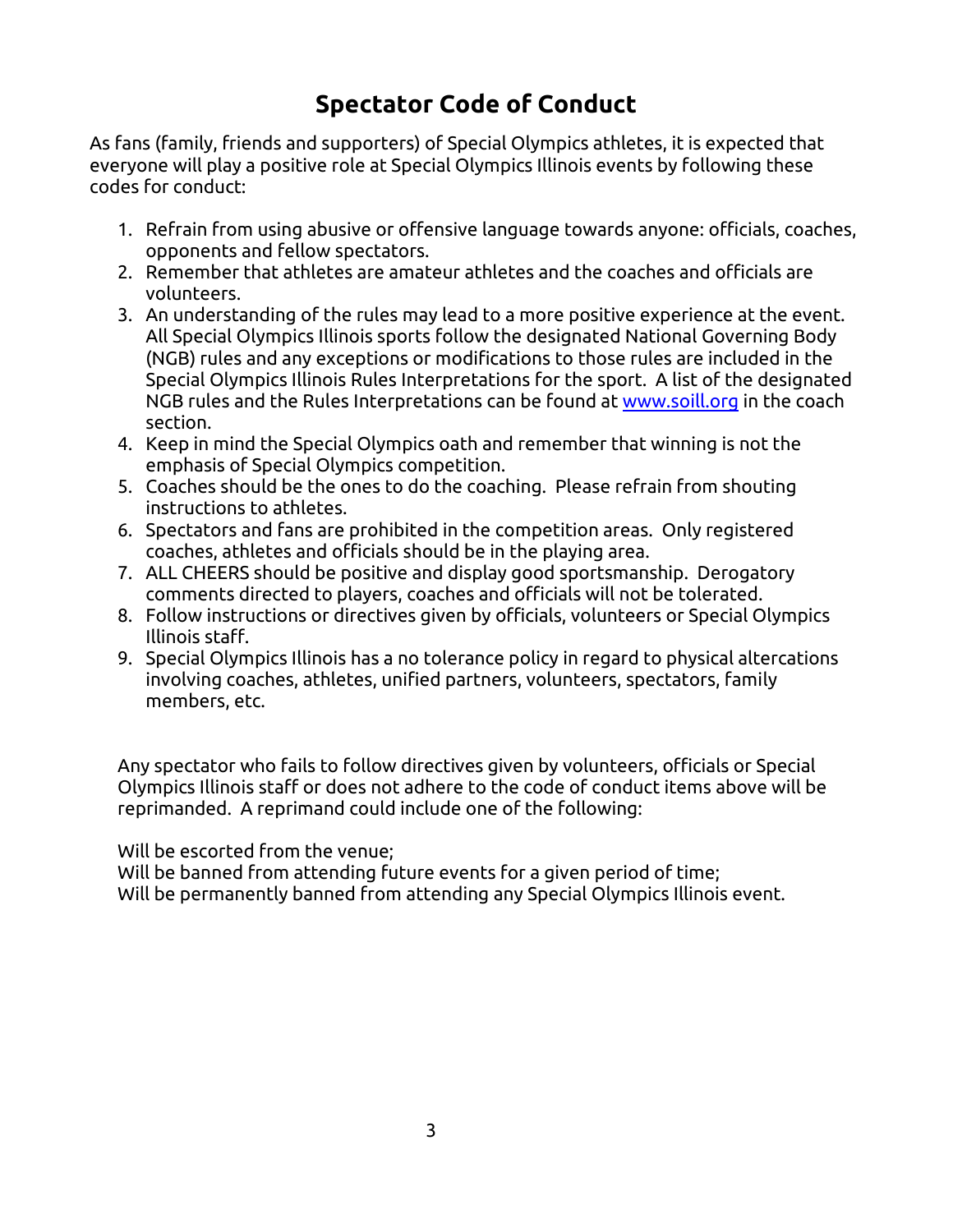#### **Registration for Athletes & Coaches**

**Volleyball Equestrian** 

Harlem High School Bergmann Centre 8:00am - 11:00am\* 6:30pm – 7:00pm Saturday, October 26, 2019 Friday, October 25, 2019

- 1. Only the Head Coach should report to the registration area and bring a state- or federal-issued photo ID.
- 2. Verify numbers of coaches and athletes who are actually attending the tournament. The Head Coach will either agree to verify the identity of all o his/her agency coaches/chaperones or these individuals will be required t present their photo ID for verification.
- 3. Report the names of those registered as of Scratch Deadline but unable to attend (no shows). No mementos or meal tickets will be issued in the name of "no show" athletes, coaches or unified partners.
- 4. The Head Coach must count meal tickets and mementos at the registration table to be certain adequate numbers have been included in the packet.
- 5. Receive the tournament Coaches Packet containing:
	- a. Computer printout listing your agency's athletes and their divisions.
	- b. Meal tickets for athletes, coaches and unified partners.
	- c. Tournament mementos for athletes, coaches and unified partners.
	- d. Tournament Information.
- \* If your agency is scheduled for a later competition time, you can register closer to your scheduled game time. Please allow at least a half-hour to register and be ready for competition.

#### **Event/Division Corrections for Athletes**

Agency printouts listing the athletes and their event information will be sent to the head coach. The head coach will be responsible for proofing the list to ensure that the athlete's correct event information, qualifying time, age and gender are correct by the specified deadline. **Corrections to the athlete's event information will not be made during the competition weekend.** Athletes will only be allowed to compete in those events/divisions listed on the agency printout.

#### **Venue Site Restrictions**

A closed venue policy is enforced during all sports events. This policy calls for only authorized personnel, working volunteers and athletes to be inside competition areas. All bullpens and awards stations will be outside of competition areas so that family members, coaches and others can be with athletes prior to and following competition. Bleachers and seating will be arranged so that all events are easily visible. **Smoking is not allowed at the venue sites.** Smoking is only allowed in designated areas.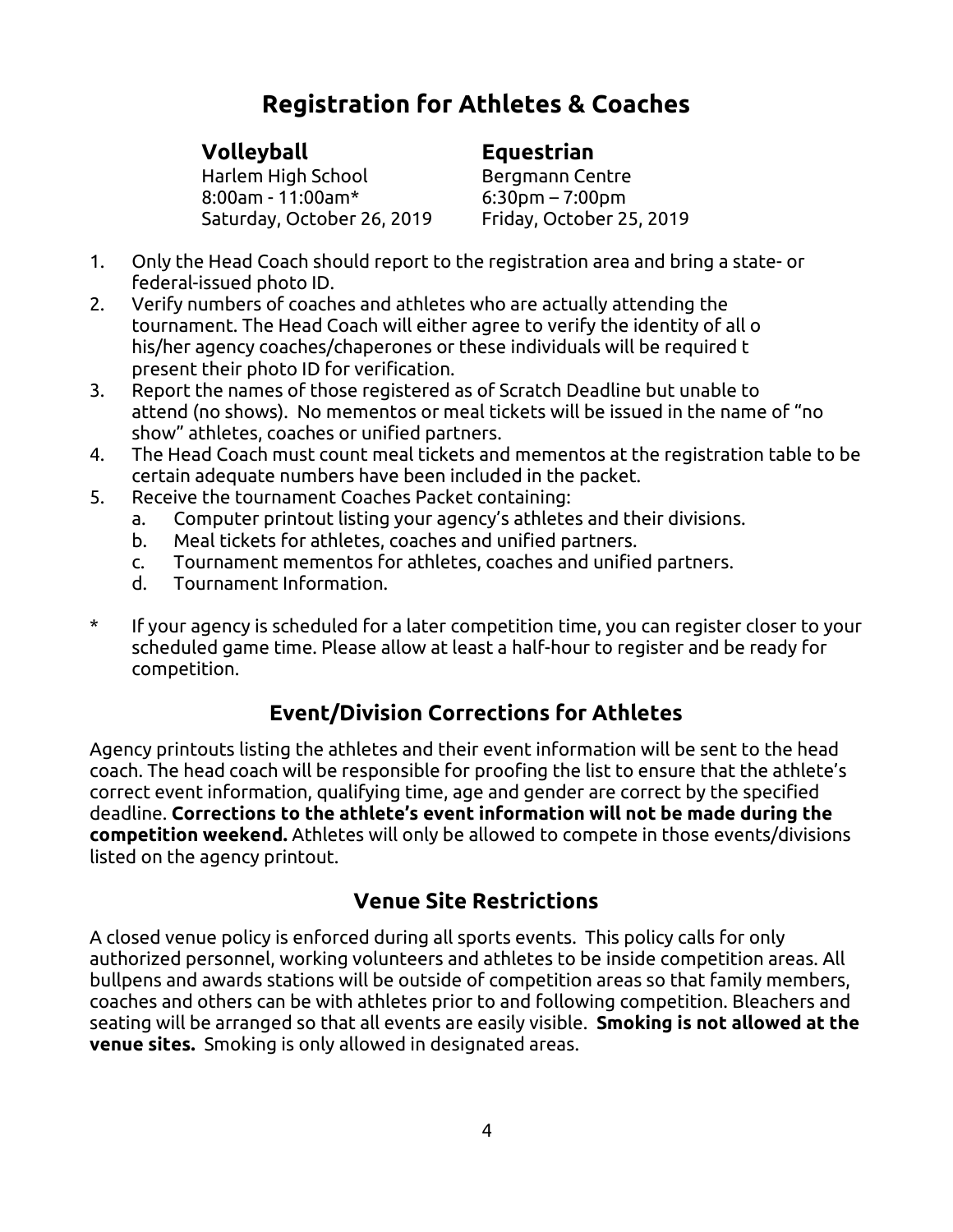#### **Equestrian Facility**

The Equestrian competition is conducted at the Bergmann Centre in Poplar Grove. Athletes registered to compete in Showmanship, English Equitation, Dressage, Stock Seat Equitation and the Working Trails should be ready to compete on both Saturday and Sunday.

#### **Volleyball Team Competition**

- 1. Please arrive at least 15 minutes prior to game time to warm up and discuss game situations with officials.
- 2. Games will start as scheduled. Teams not ready to play within 10 minutes of the designated starting time will forfeit the game.
- 4. IHSA rules and Special Olympics Illinois will govern all Special Olympics Illinois State Volleyball Tournament play.
- 5. Special Olympics Illinois volleyball staff will make all final decisions.
- 6. Athletes competing in volleyball team competition will be required to wear appropriate attire. No jeans or jean shorts will be allowed for volleyball team competition.

#### **Volleyball Team Brackets**

Team brackets indicating divisions and game times will be available to agency coaches prior to the tournament. The goal of Special Olympics Illinois is to create four team divisions whenever possible for all state tournament play. In some cases, divisions of two or three teams must be designed in order to provide appropriate competition at state tournaments. In such cases, special rules apply so that each team is given a fair and equal opportunity to achieve success. The following explanation covers all bracketing procedures to be employed by Special Olympics Illinois for tournament play.

**Four Team Divisions:** In a four team bracket, each team plays two games. Teams that win first round games move to the right side of the bracket, and teams that lose first round games move to the left side of the bracket. The two winning teams then play for 1st and 2nd place; the losing teams play for 3rd and 4th place. When possible, first round games will be played on one day and 3rd/4th place games and championship games played on the following day.

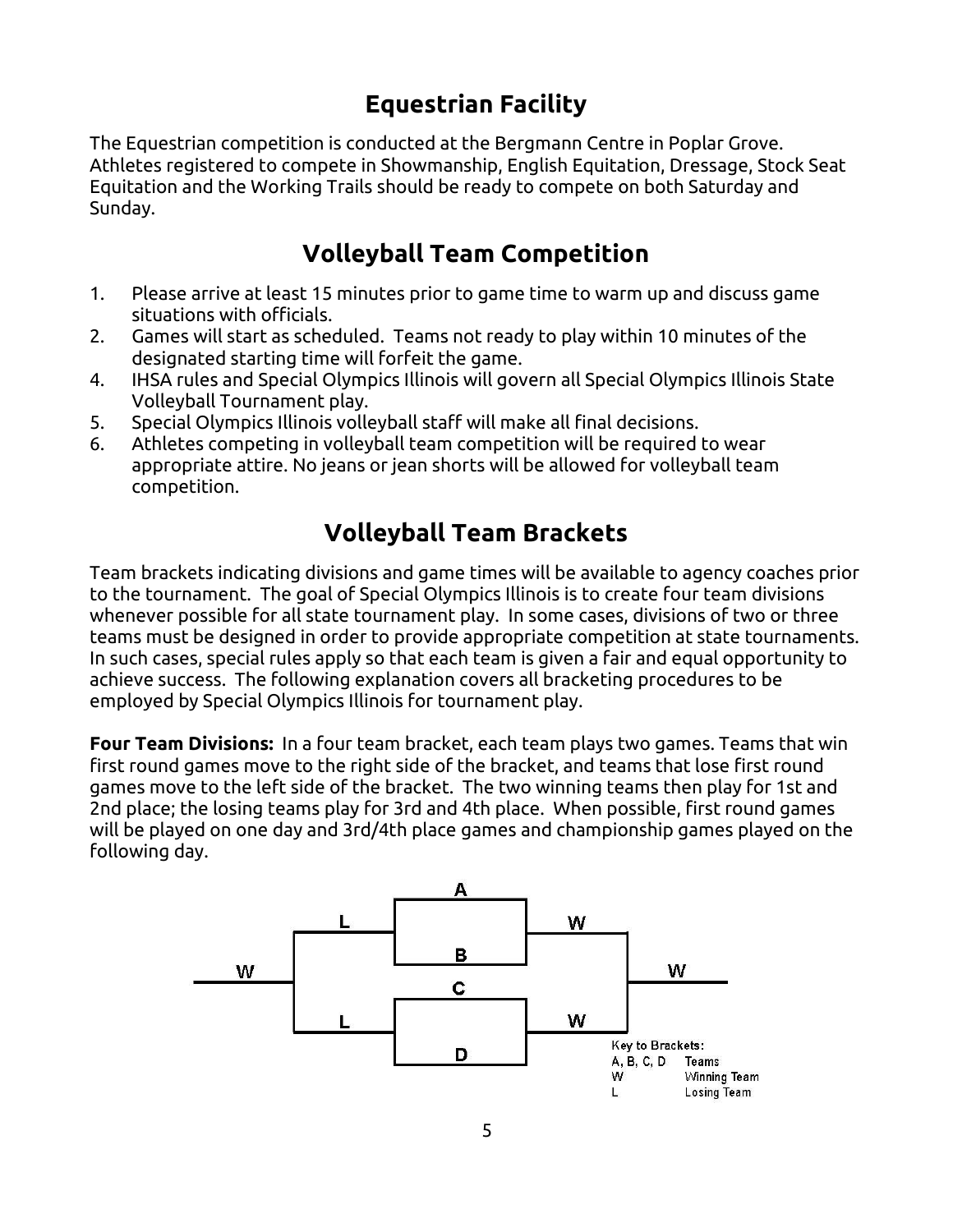**Three Team Divisions:** All play is round robin style. In these divisions, three games will be played with each team competing twice. The team with the best record at the end of the three games will receive first place. If all three teams win one game and lose one game, places of finish will be determined:

- 1. By the point differential in the games played during the tournament.
- 2. If the point differential is the same, by the total points scored by each team during the tournament (highest scoring team receives first place).
- 3. If point differential and point totals are the same, places of finish will be determined by the highest number of service aces.



**Two Team Divisions:** All play is best two of three games. Teams will be given adequate time to rest between games and should a division go to a third game, the final game will be highlighted for its championship status. In two team divisions, first round games will be played on one day with second round games played the following morning and third round games, if necessary and when possible, played late in the afternoon.



#### **Volleyball Individual Skills Competition**

Volleyball Individual Skills Competition will begin at 9:00am on Saturday, October 26, at Harlem High School on Courts 5 & 6 in the Auxiliary Gym. All athletes competing in skills are required to arrive no later than 8:45am.

Awards are presented after the completion of each skills competition division. Athletes competing in Volleyball Skills are required to wear appropriate attire. No jeans or jean shorts are allowed.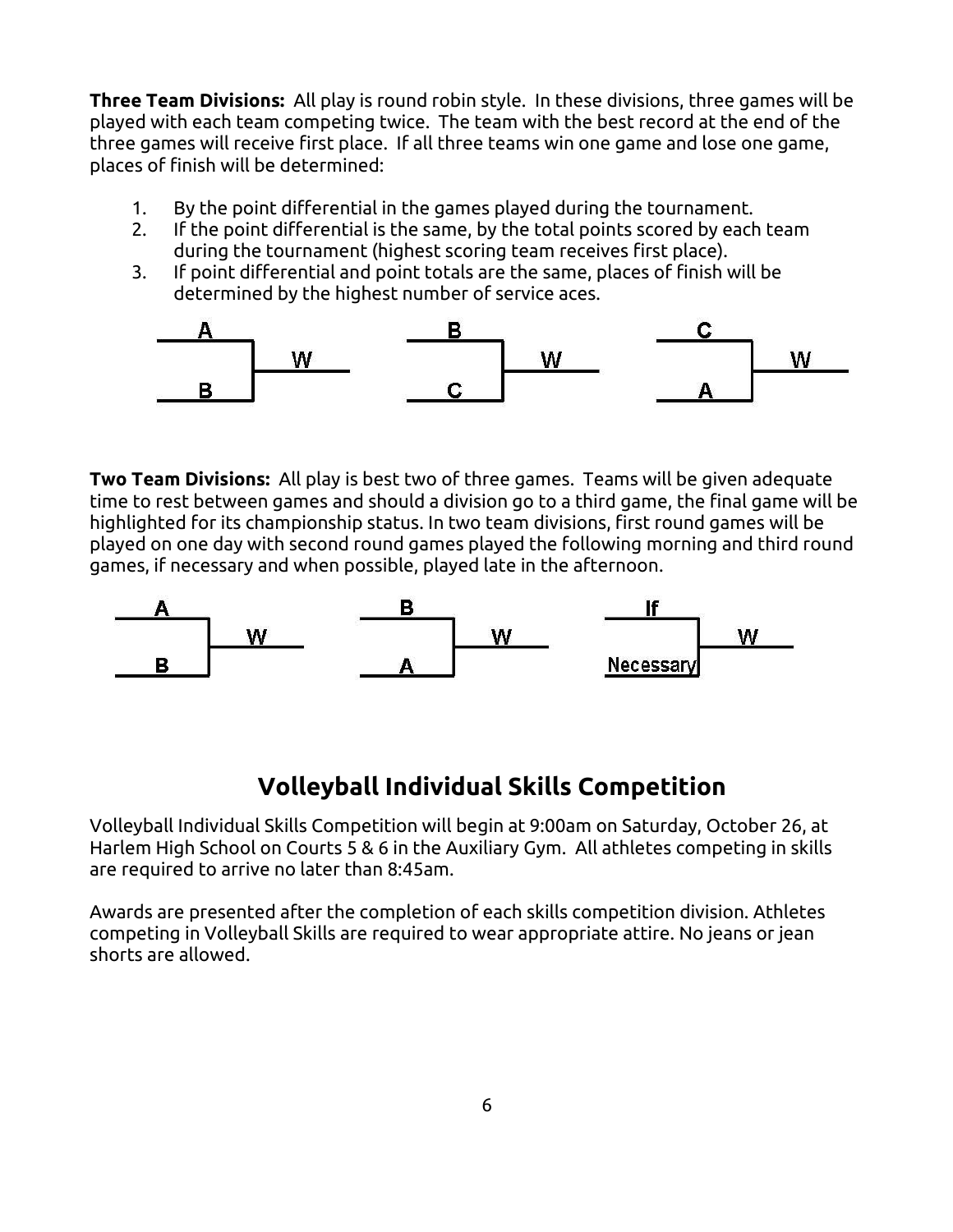#### **Disqualification of Athletes**

Disqualifications are handled in accordance with Special Olympics Illinois' Disqualification Process (8/1/19):

- 1. It is the coach's responsibility to be aware of disqualifications at all times. Event officials will be signaled of infractions by course judges. Event officials will not announce disqualifications to the general audience.
- 2. Disqualified athletes will be given notice of the rule infraction upon completion of the event.
- 3. A Competition Rules Committee will be available to hear questions concerning disqualified athletes.
- 4. Awards will be presented upon completion of the event which includes: running of the event; notice of disqualification if necessary; appeal of disqualification if brought forth; and final decision of Competition Rules Committee.
- 5. Decisions of the Competition Rules Committee will be final and binding.
- 6. Disqualified athletes will receive a participation ribbon. An athlete who is disqualified for unsportsmanlike conduct will not receive a participation ribbon. A team found using an ineligible or illegal player will forfeit all awards.
- 7. No disqualification protest will be heard once awards have been completed.

#### **Coaches Filing Protests**

- 1. Protests to the Games Rules Committee may be made concerning only Games presentation, structure and conduct.
- 2. Protests to the Competition Rules Committee may be made concerning only competition of athletes within a venue, where within that competition; rulings are either made or not made in regard to fairness and equity of competition. Procedural or technical issues may be protested. Judgment calls made by the official may not.
- 3. Protests must be presented by the Sport Head Coach to the Head Official of the event immediately in an oral fashion so that other event officials may be made aware of the appeal. Any verbal protests must be made prior to the presentation of awards. (All awards for the division in question will be held until a resolution of the protest.)
- 4. If the awards presentation has taken place the sport coach has 30 minutes after the awards presentation to file a protest. A corrected awards presentation will be made to that athlete if needed.
- 5. The Head Official may rule immediately on appeals. If the response of the Head Official does not resolve the protest, a formal protest may follow.
- 6. All formal protests must be made by the Sport Head Coach within 30 minutes of the event being protested.
- 7. All formal protests must be made on the specified form obtained from the Head Official.
- 8. All protests will be brought to the Competition Rules Committee for a final resolution. The decision of this committee shall be final and binding unless this committee concludes that the protest concerns Games presentation, structure or conduct, and refers the protest to the Games Rules Committee.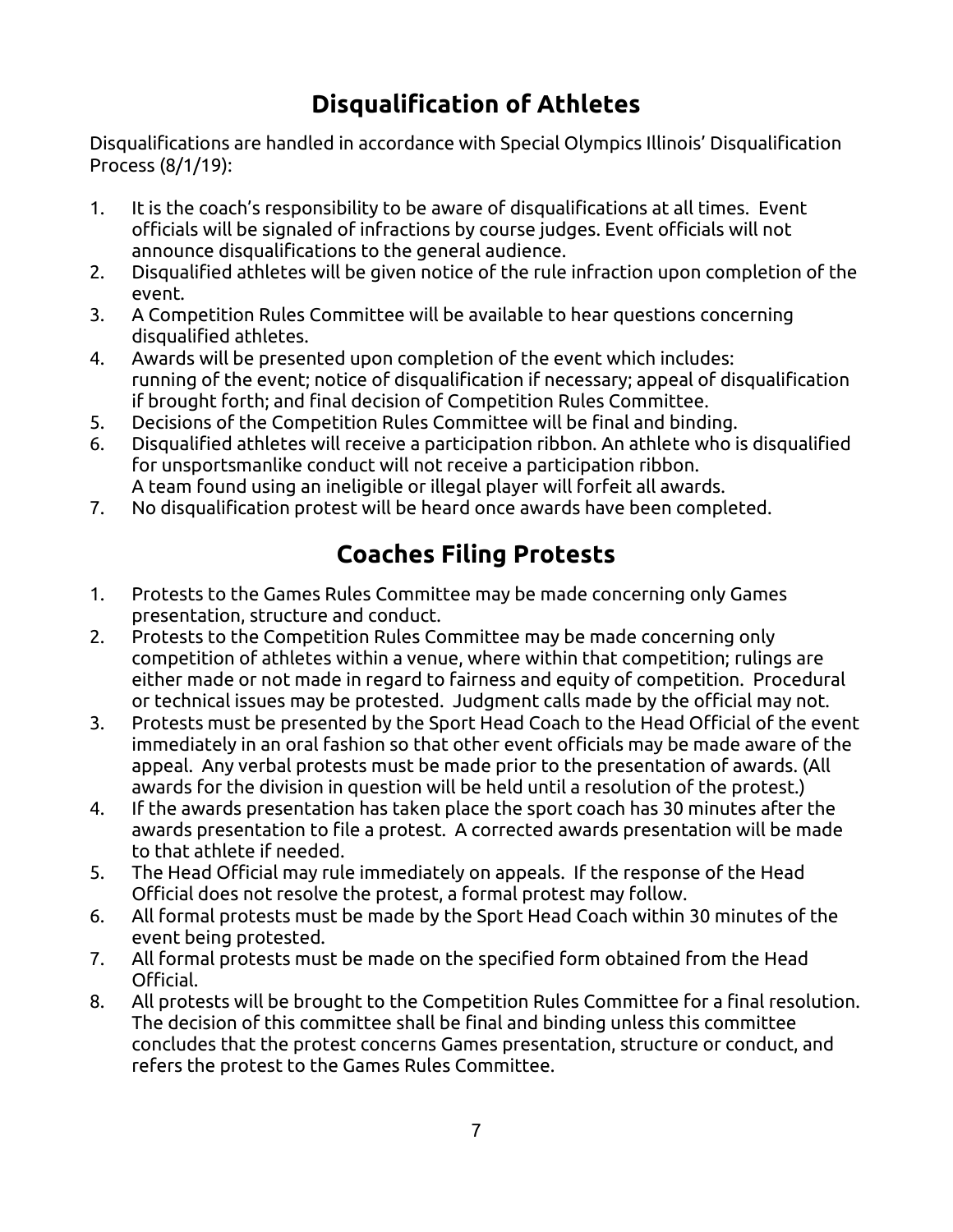#### **Awards for Athletes**

Awards for each sport take place immediately following the competition. In cases of protests, awards for the division in question will be presented once the protest is adjudicated by the Rules Committee. Medals are awarded to all athletes who finish first, second or third and ribbons are awarded to 4-8 place finishers. Trophies are presented to gold-medal volleyball teams. In cases of disqualification, athletes receive a participation ribbon. Please do not delay awards presentations for picture taking. In cases of ties, awards are presented using the Olympic format, i.e., 1st, 2nd, 2nd, 3rd, 4th, 5th, 6th, 7th. Awards presentations are conducted at each competition venue.

#### **Results from the Competition**

Special Olympics Illinois will post the results on the website at [www.soill.org](http://www.soill.org/) after the Tournament. Go to the Results Table to secure a team's scores or place of finish; do not ask event officials or awards presenters; this will delay the process of presenting awards to Special Olympics athletes. Results will be set up at each of the competition venues.

#### **Volleyball Live Scoring**

Special Olympics Illinois is offering live scoring of all games via the website. Games scores will be updated throughout the game and posted to the website to allow those not at the tournament to track their team's progress. Please visit the OSF page on the website the week before the tournament to secure the link to live scoring results. The link to the tournament page is

<https://www.soill.org/event/fall-games/>

#### **Medical Information at Venues**

Trained medical personnel will be at each competition site during the weekend. Coaches MUST carry a copy of each athlete's current Special Olympics Illinois Application for Participation with them at all times.

Special Olympics Illinois has an accident insurance policy which provides secondary coverage for all athletes, coaches and volunteers. This is provided as backup coverage to your personal insurance. Accident claim forms will be available at Medical Stations or Tournament Central.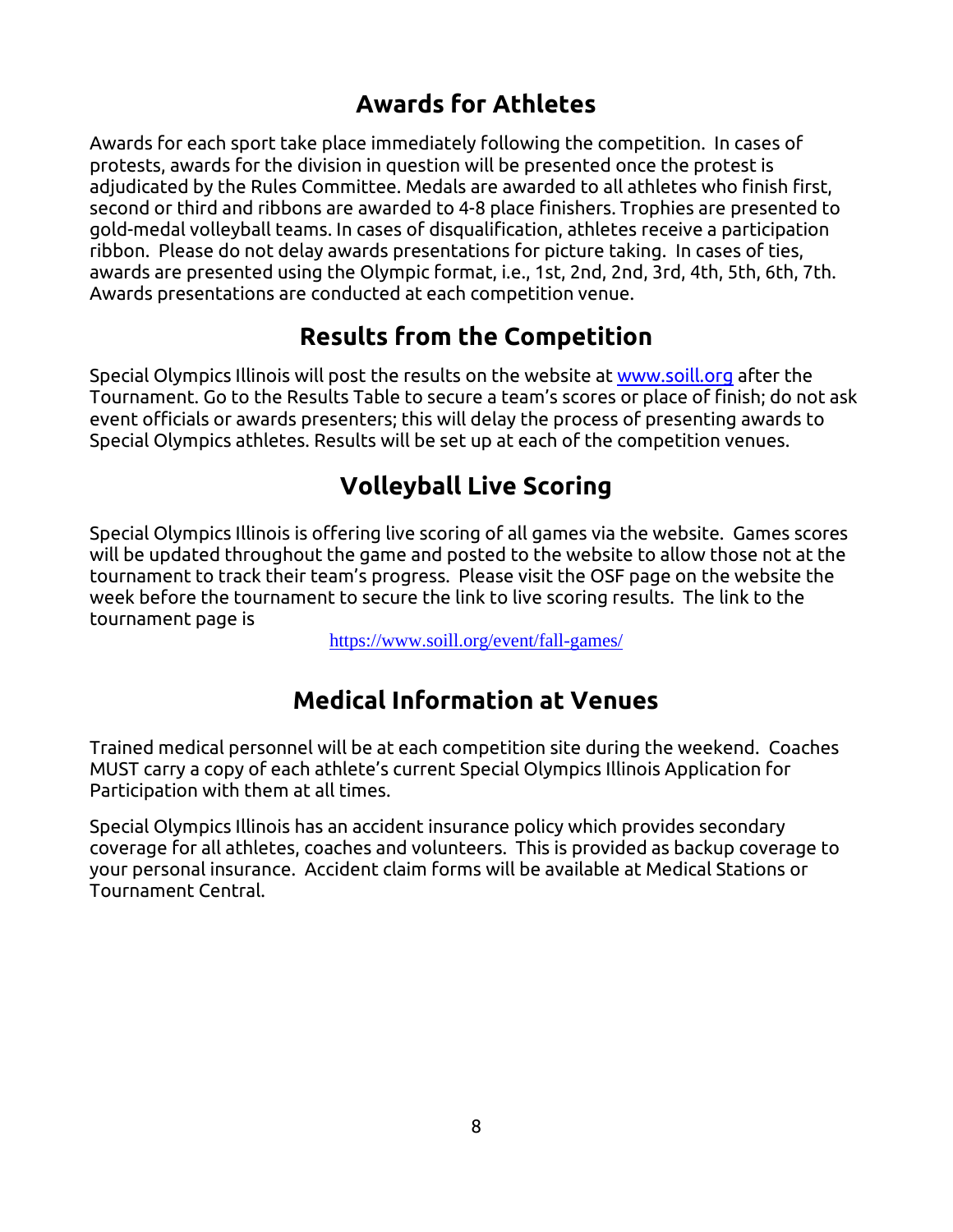#### **Meals for Athletes, Coaches & Unified Partners**

Lunch for the Volleyball venue is served in the Harlem High School commons area. Lunch for the Equestrian venue is served at Bergmann Centre. The Saturday evening dinner is served at Harlem High School in the commons area.

Meal times are:

| Saturday Lunch       |                                                                            |
|----------------------|----------------------------------------------------------------------------|
| 11:00am - 1:30pm     | (Volleyball - Harlem HS)                                                   |
| $11:30$ am - 1:30pm  | (Equestrian - Bergmann Centre)                                             |
| Saturday Dinner      |                                                                            |
| $5:00$ pm - 6:00pm** | (Volleyball & Equestrian - Harlem HS)<br>**Please plan to arrive by 5:00pm |
| Sunday Lunch         |                                                                            |
| 11:00am - 1:00pm     | (Volleyball-Harlem HS)                                                     |
| $11:30am - 1:30pm$   | (Equestrian – Bergmann Centre)                                             |

If an athlete requires a special diet, it is the responsibility of the coach to provide for the athlete's needs. Provisions for special dietary needs of athletes or coaches cannot be made by Special Olympics Illinois. For special diets, bring a cooler with all the proper foods and snacks for athletes who need to eat a specific meal.

If an event is cancelled or postponed, Special Olympics Illinois may not be able to provide all scheduled meals. In this case, each agency is responsible to arrange and pay for meals Special Olympics Illinois is unable to provide.

#### **Guest/Family Meals**

There are a variety of restaurants in the Rockford area. Information about area restaurants is available at the Family Center (see below). Meals are provided only to registered athletes, coaches and unified partners. A food truck will be at the Equestrian venue Saturday 11:00am-4:00pm. Harlem High School offers concessions on both Saturday and Sunday.

#### **Opening Ceremony**

The Opening Ceremony begins at 6:30pm in the Harlem High School main gymnasium. Regions are assigned seating. Agencies may begin seating for the Opening Ceremony at 6:00pm. There is no parade of athletes at this event.

#### **Victory Dance**

The dance will take place at Harlem High School after the Opening Ceremony. The dance is from 7:00pm - 8:30pm in the high school's main gymnasium.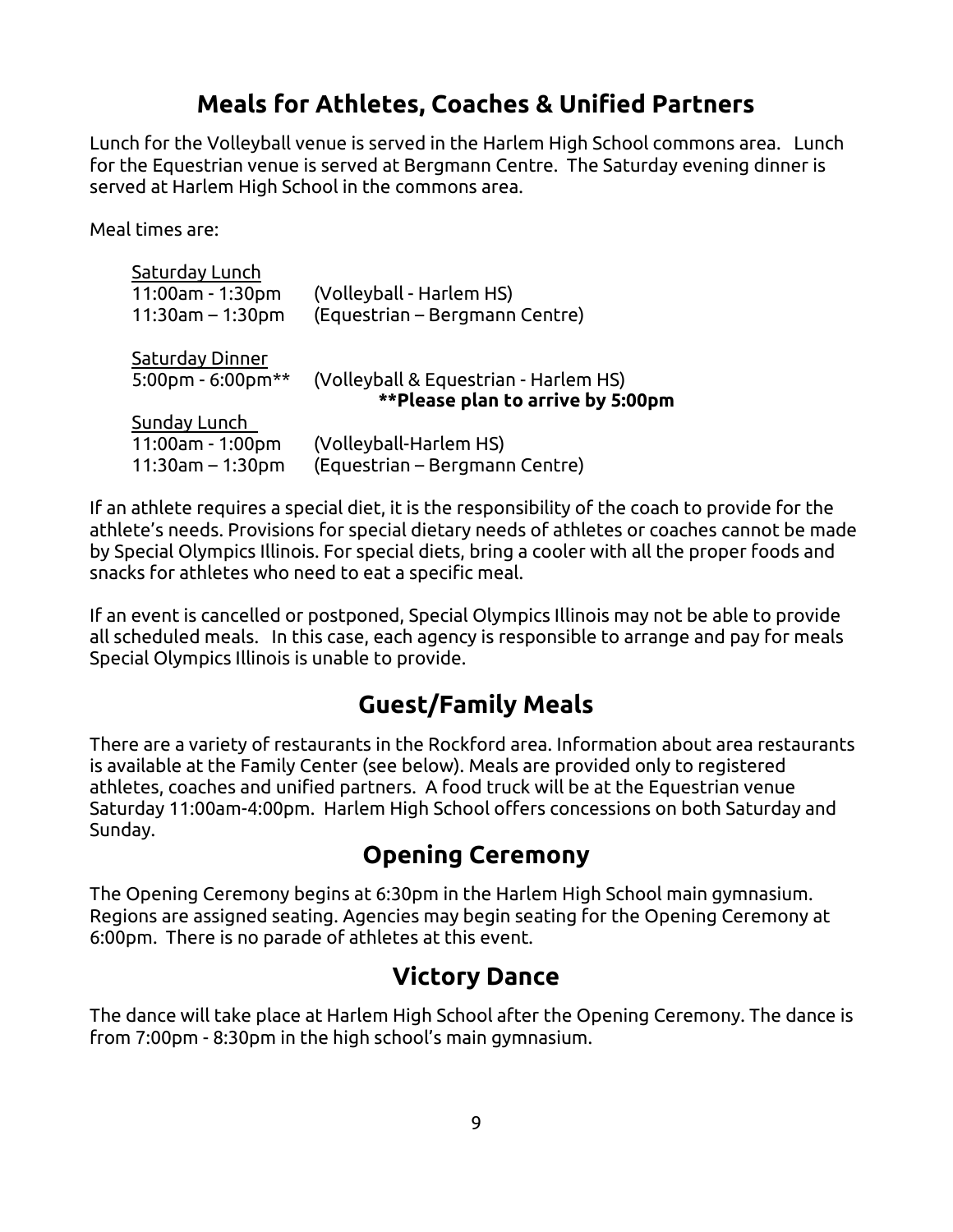#### **Souvenirs**

Souvenirs are sold on Saturday ONLY at both venues. Items are sold at Harlem High School from 8:00am - 3:00pm and at the Equestrian venue 8:00am – 2:00pm. Items range from \$1 to \$55 and include clothing and other traditional souvenir items. Cash and most major credit cards are accepted for souvenir sales. CHECKS ARE NOT ACCEPTED. Souvenir items are offered by Minerva Promotions and a percentage of sales are given to Special Olympics Illinois.

**Receive 15% off of all preorders when you spend \$50 or more.** You can save time and preorder items and pick them up on-site. If you want to personalize any items then you must pre-order them. On-site customization is not offered at the tournament. Please go to [www.soillstatestore.com](http://www.soillstatestore.com/) to view items and submit your preorder.

#### **Families**

Families Registration/Hospitality is open for families and friends attending the Fall Games competition. Families should stop by Families Registration at both the Volleyball and Equestrian venues to pick up an event packet, giveaway and free tickets for the family raffle. Local refreshments and donuts will also be available as well as visitors' information for the Rockford area. Concessions will be available at Harlem High School for families to purchase snack and lunch items. A food truck will be at the Equestrian venue Saturday from 11:00am-4:00pm.

#### **Family Registration/Hospitality Hours:**

| Equestrian -Bergmann Center     | Saturday | 7:30am – 1:30pm     |
|---------------------------------|----------|---------------------|
|                                 | Sunday   | $8:00$ am – 11:00am |
| Volleyball - Harlem High School | Saturday | $8:00$ am – 3:00pm  |
|                                 | Sunday   | $7:30$ am – 11:00am |

A **Family Dessert Reception** will be held at Harlem High School on Saturday evening immediately following the Opening Ceremony. There is no charge for this event and families and friends are invited to attend to enjoy coffee and dessert with other families and friends from around the state. This takes place from 7:00pm – 8:30pm during the dance held for the athletes.

#### **Water Safety Policy**

All Special Olympics Illinois swimming training, competition and recreational sessions shall be conducted in accordance with basic safety practices as specified in the Sports Rules Book, of the swimming section. Briefly, this policy specifies that in all swimming activities, there must be a certified lifeguard on duty while Special Olympics Illinois athletes are in the water. This policy is in place for training and competition as well as recreational aquatic activities off-site, such as use of a hotel pool.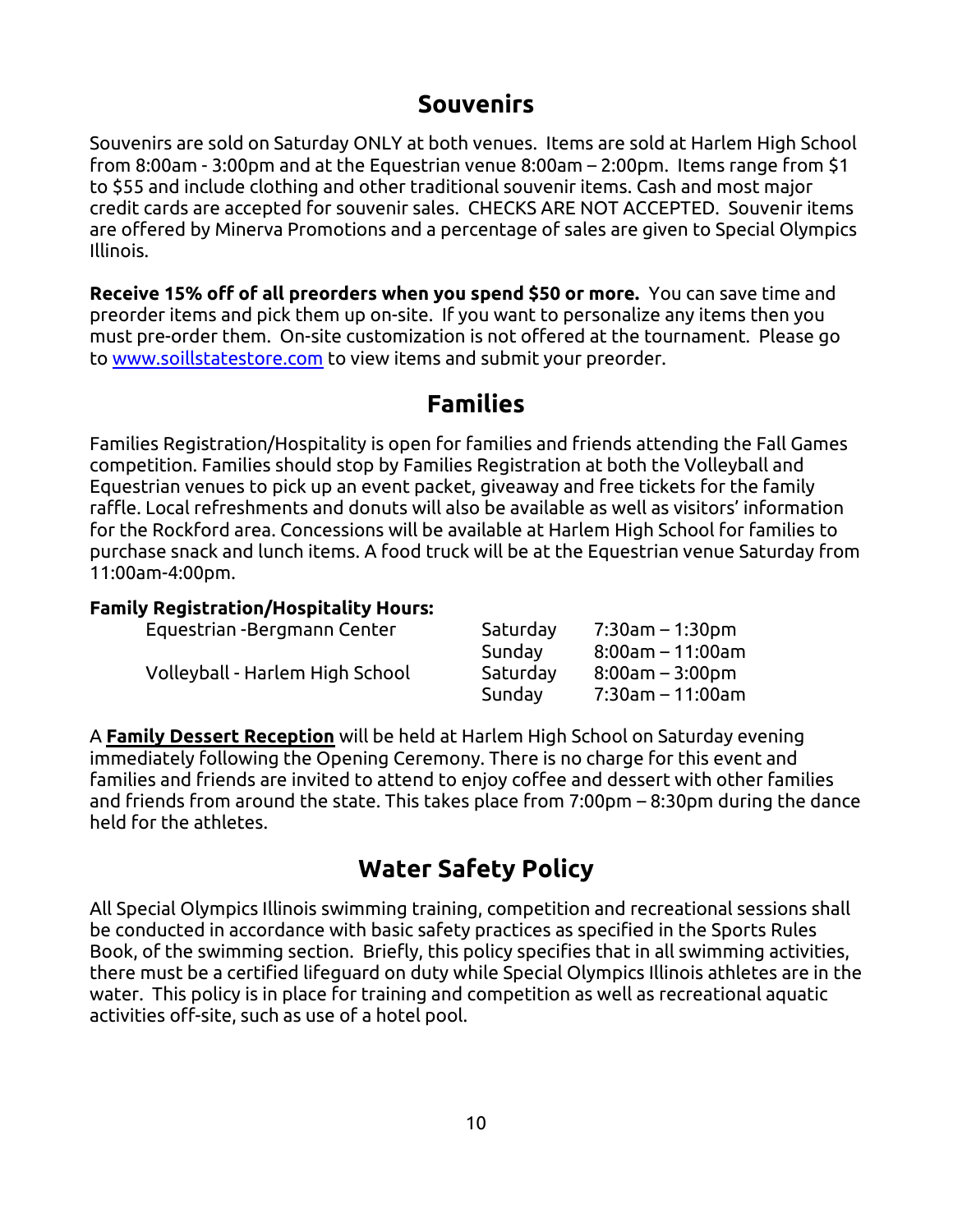## **Harlem High School**

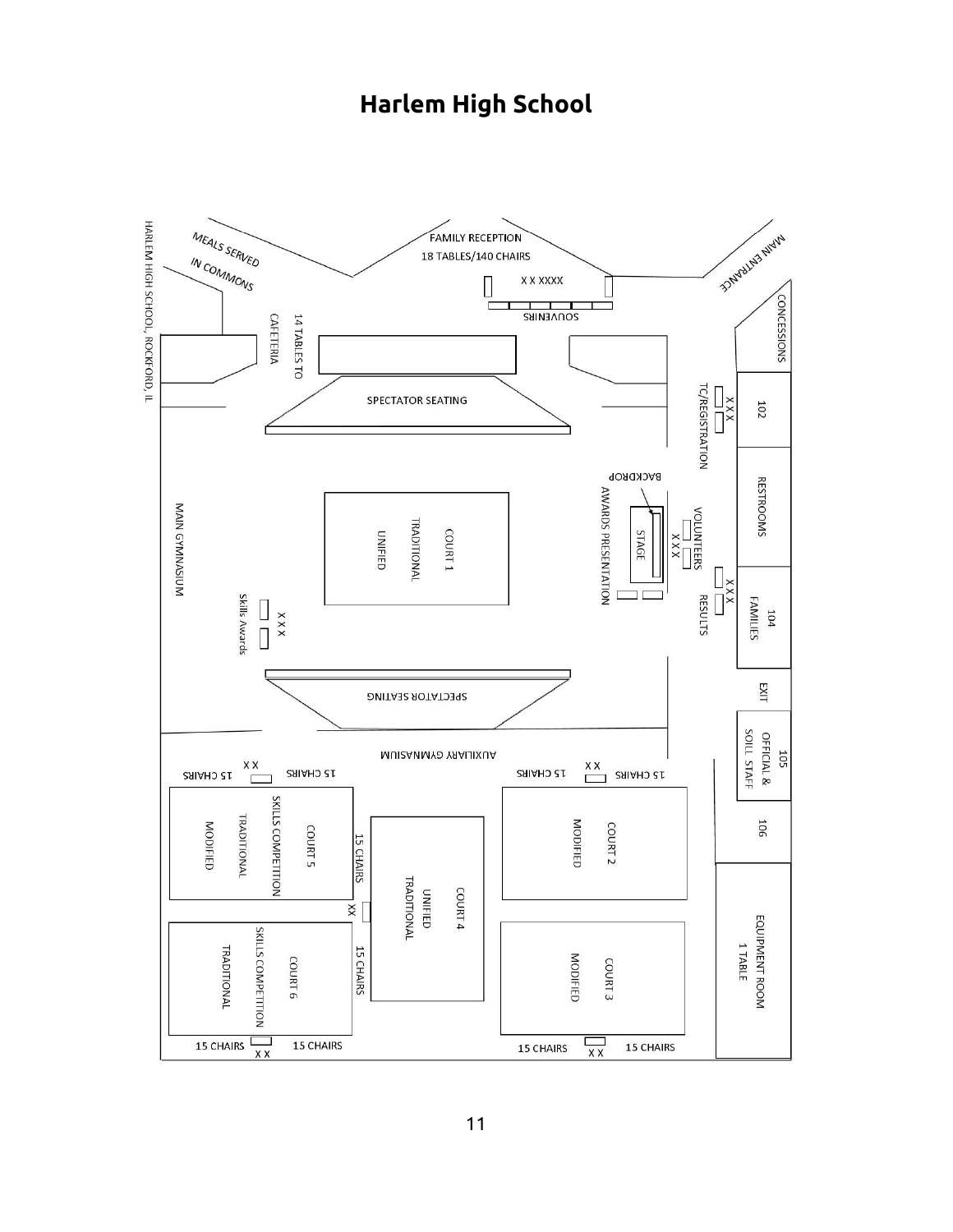#### **Bergmann Centre**

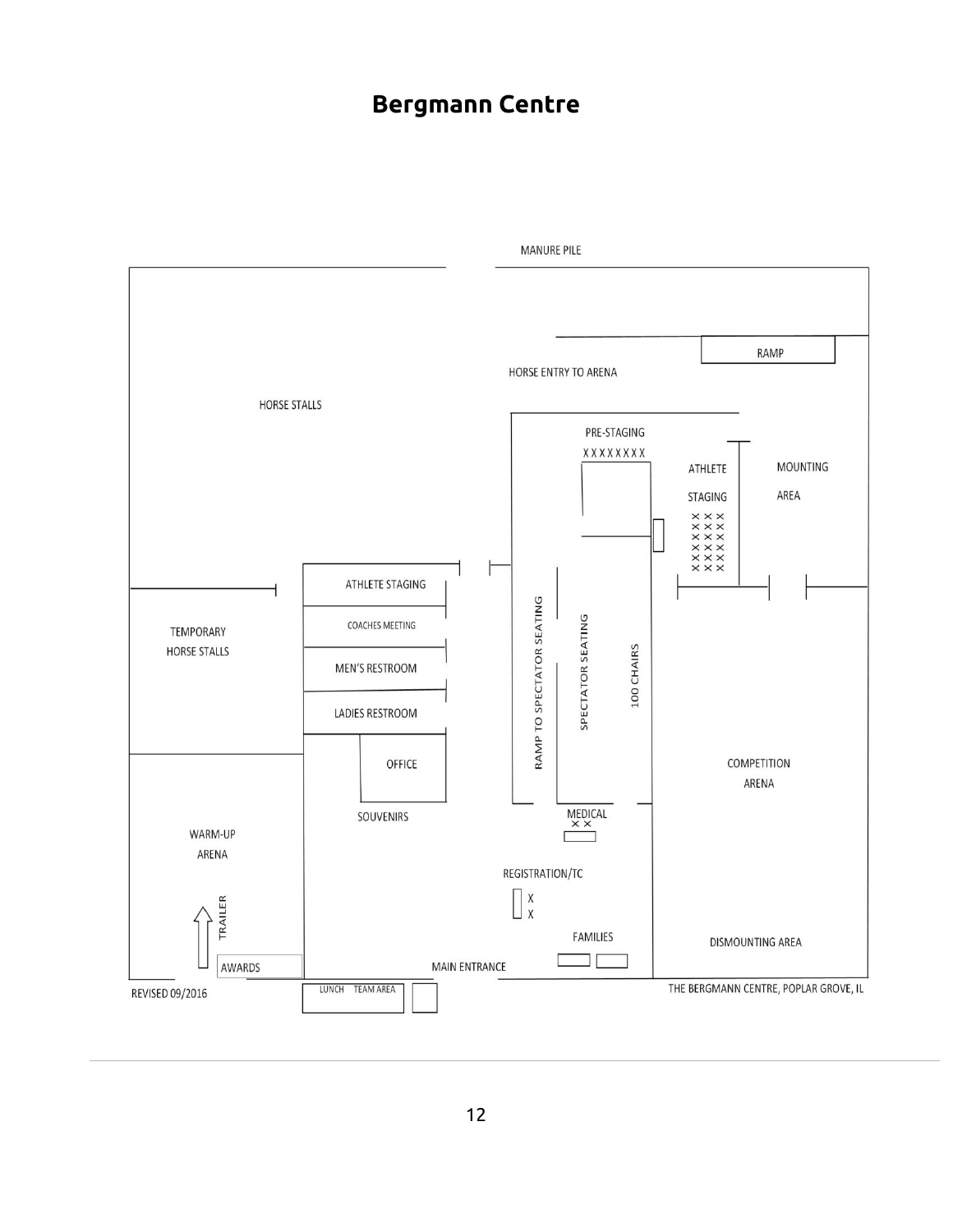#### **Rockford Area Map**



## 9225 N Alpine 4950 Route 173

Machesney Park, IL 61115 Poplar Grove, IL 61065

# **Harlem High School-Volleyball The Bergmann Centre-Equestrian**